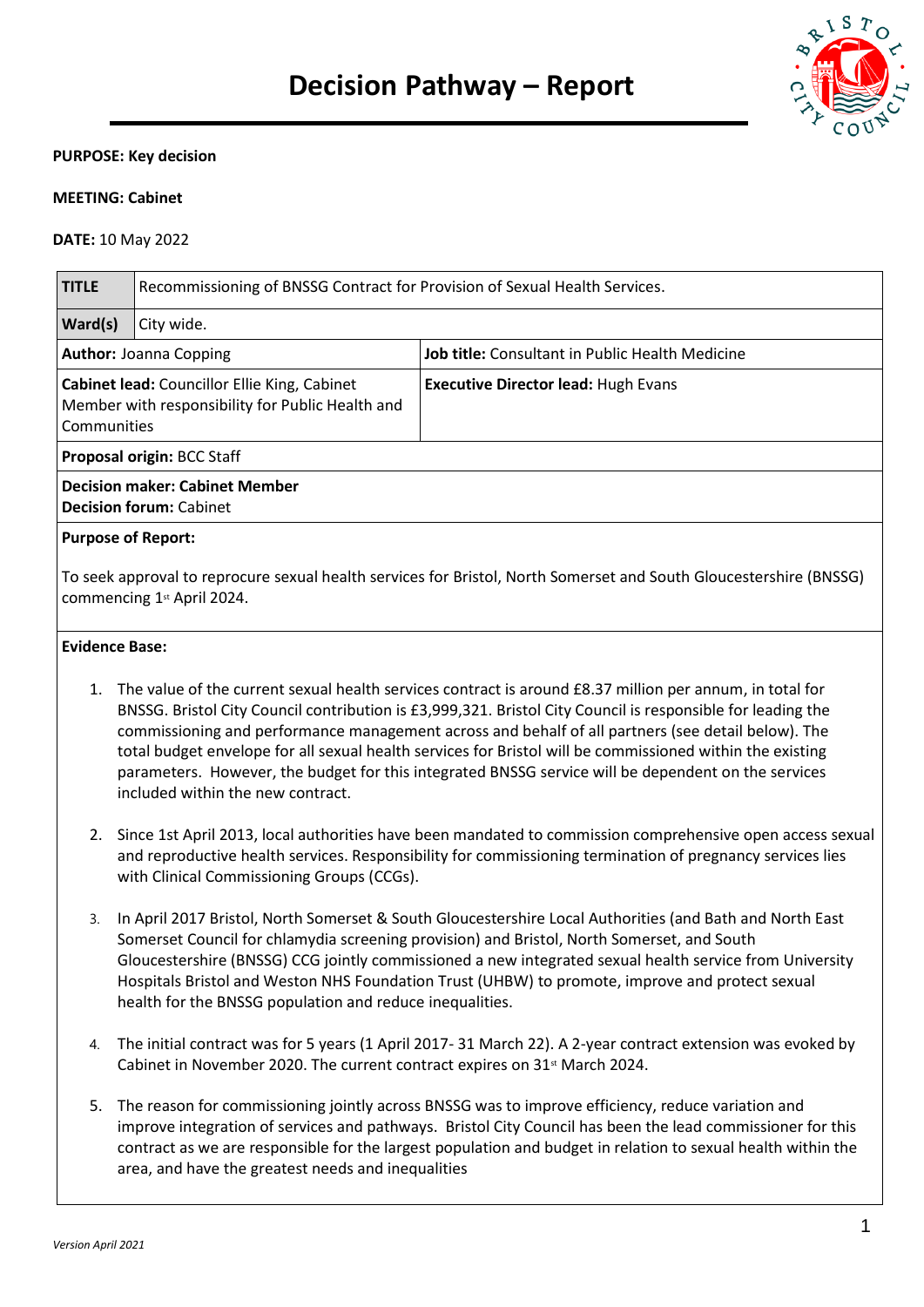- 6. The sexual health service, Unity, is currently commissioned from University Hospitals Bristol and Weston NHS Foundation Trust (UHBW) through a block contract to incentivise prevention throughout. This service includes sexual health promotion and prevention, contraception, sexually transmitted infection testing, treatment and partner notification, Chlamydia screening, psychosexual counselling, HIV prevention, pregnancy testing, termination of pregnancy, training provision and research participation.
- 7. UHBW currently subcontract to several partners:
	- North Bristol NHS Trust for termination of pregnancy services
	- **•** Terrence Higgins Trust for HIV and health promotion
	- Eddystone for tackling HIV and wider sexual health stigma and discrimination in North Somerset and South Gloucestershire
	- Brook for sexual health services for young people under 20
	- Marie Stopes International for termination of pregnancy services
	- British Pregnancy Advisory Service for termination of pregnancy services
- 8. Sexual health primary care services are also commissioned by each local authority individually. General practices are commissioned to provide long-acting reversible contraception, chlamydia screening for young people under 25 and condom collection for young people under 20s. Pharmacies provide emergency hormonal contraception, chlamydia screening and treatment for under 25s, and condom collection for under 20s. GPs also provide sexual health services as part of their general contract (NHS England have delegated commissioning to the CCG), including contraception, pregnancy advice and testing or referral for sexually transmitted infections. In Bristol these contracts total £350,000.
- 9. HIV prevention is commissioned by local authorities, but HIV treatment is commissioned by NHS England and provided by North Bristol Trust.
- 10. Further to the White paper 'Integration and innovation: working together to improve health and social care for all ', the Health and Care Bill was introduced to parliament in July 2021. Building on recommendations from NHS England it reinforces the need for closer collaboration between the NHS, local authorities, and care providers to provide more joined up care. It proposes legislative changes to encourage collaboration and reduce competition within healthcare commissioning. This includes a new procurement regime to enable commissioners to direct award contracts in specific circumstances where competitive tendering is unlikely to add value. This new regime is expected to apply to this sexual health contract.
- 11. The Bill legislates for every part of England to be covered by an Integrated Care Board (ICB) and an Integrated Care Partnership (ICP). There will be a new Integrated Care Provider Contract which will enable commissioners to award a single contract to a provider that is responsible for the integrated provision of the majority of primary, secondary, community and other health and care services in an area.
- 12. The Sexual Health Oversight Group is made up of the responsible directors of public health for each local authority and the director of commissioning for the CCG. They are responsible for the oversight of the commissioning of sexual health services and have agreed that Bristol City Council should continue to lead this process including the reprocurement.
- 13. As part of the commissioning process, Bristol City Council will be leading on an in-depth BNSSG-wide sexual health needs assessment, which will be completed by Autumn 2022. This will involve an analysis of quantitative and qualitative data pertaining to the sexual health needs and inequalities within the BNSSG population to determine gaps and recommendations for commissioning. It will include analysis of sexual health epidemiological data, mapping of current services and assets, analysis of current service performance, and consultation with service users, stakeholders, and residents. It will also consider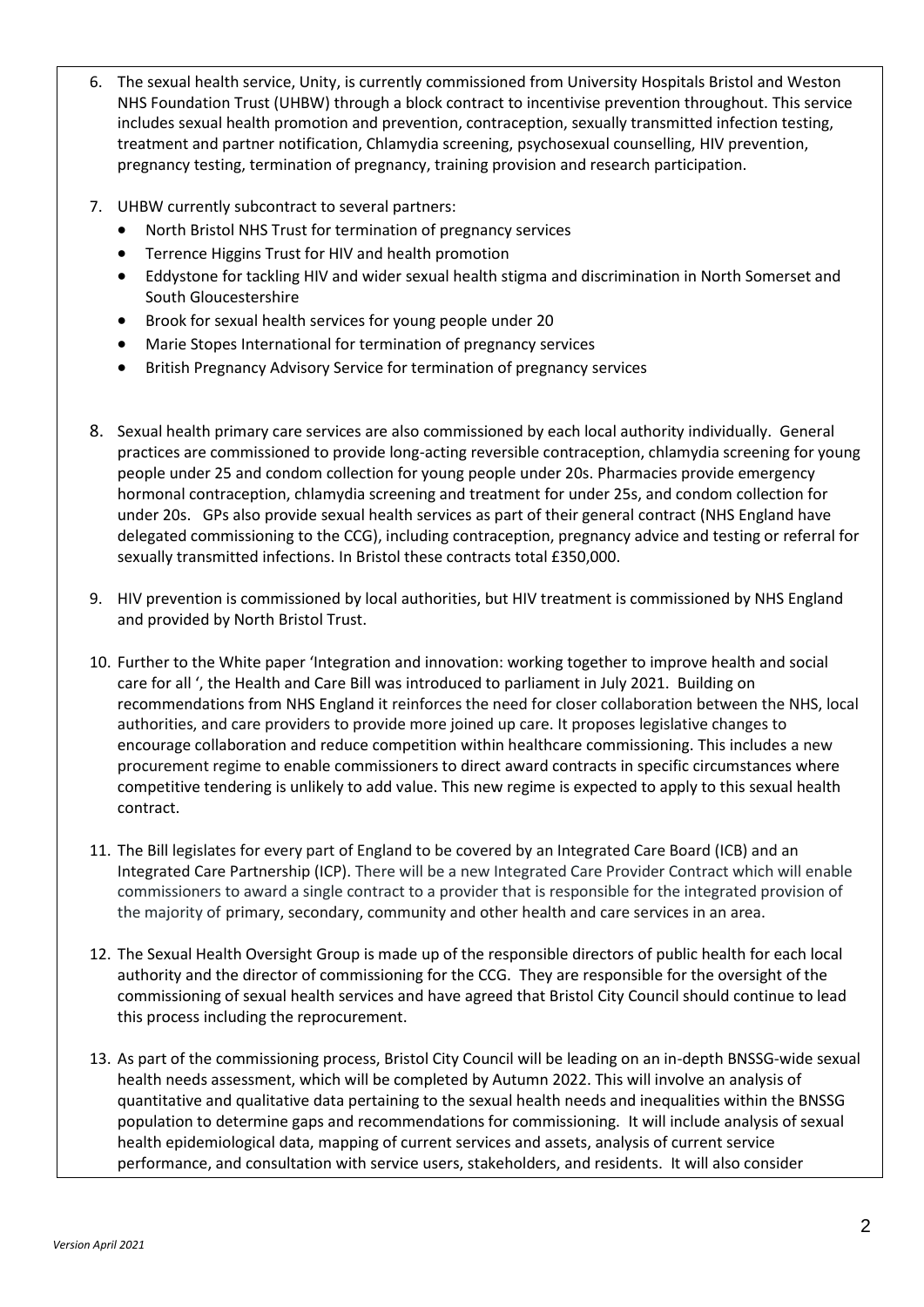evidence of effectiveness of interventions and national and local policy including the new national sexual health strategy which is due to be published spring 2022.

- 14. The outcomes of this sexual health needs assessment will inform our commissioning intentions. All options -including direct award or recommissioning with a new contract, will need to be considered as part of the recommissioning process. The budget for this service is dependent on what is included in the specification. The duration of the new contract is likely to be at least 5 years with an option to extend by a further 2 years.
- 15. A BNSSG-wide Recommissioning Steering Group, with representation from all local authority commissioners, Bristol City Council procurement and the CCG, has been appointed to oversee the process of recommissioning. There will be oversight from the BNSSG Sexual Health Oversight Group.

## **Cabinet Member / Officer Recommendations:**

That Cabinet

- 1. Approve the proposed approach to reprocurement of sexual health services for Bristol, North Somerset and South Gloucestershire, with Bristol City Council as lead commissioner.
- 2. Authorise the Executive Director for People, in consultation with the Cabinet Member with responsibility for Public Health and Communities to procure and award the contract(s) (including any over £500k) necessary for the implementation of BNSSG Sexual Health Services from 1<sup>st</sup> April 2024, noting the associated Legal commentary.
- 3. Authorise the Executive Director for People, in consultation with the Cabinet Member with responsibility for Public Health and Communities City to invoke any subsequent extensions/variations specifically defined in the contract(s) being awarded as outlined in this report.
- 4. Authorise the Executive Director, People in consultation with the Section 151 Officer and Deputy Mayor with responsibility for Public Health and Communities to agree with the provider and commissioning partners the duration of the new contract, budget envelope and financial contributions in relation to the contract(s) to reflect Bristol's contribution, noting the budget envelope for the new service will be determined based upon an assessment of need and associated costs and affordability of meeting this need.
- 5. Authorises the Head of Strategic Procurement & Supplier Relations to approve appropriate procurement routes to market where these are not yet fully defined in this report, or if changes to procurement routes are subsequently required.
- 6. Note that a report will be brought back to Cabinet to note the outcome of recommendation 4.

### **Corporate Strategy alignment:**

Theme 4 (Wellbeing) of the Corporate Strategy describes how we need to embed health in all our policies to improve physical & mental health and wellbeing, reduce inequalities and the demand for acute services. It recognises that Public Health is a statutory requirement of Local Authorities and that we need to commission Public Health services to improve the health & wellbeing of our residents. The continued commissioning of this sexual health contract will help to achieve these aims.

# **City Benefits:**

Whilst there is a requirement to provide open access sexual health services to all residents, sexual health problems are not equally distributed within the population. Strong links exist between deprivation and sexually transmitted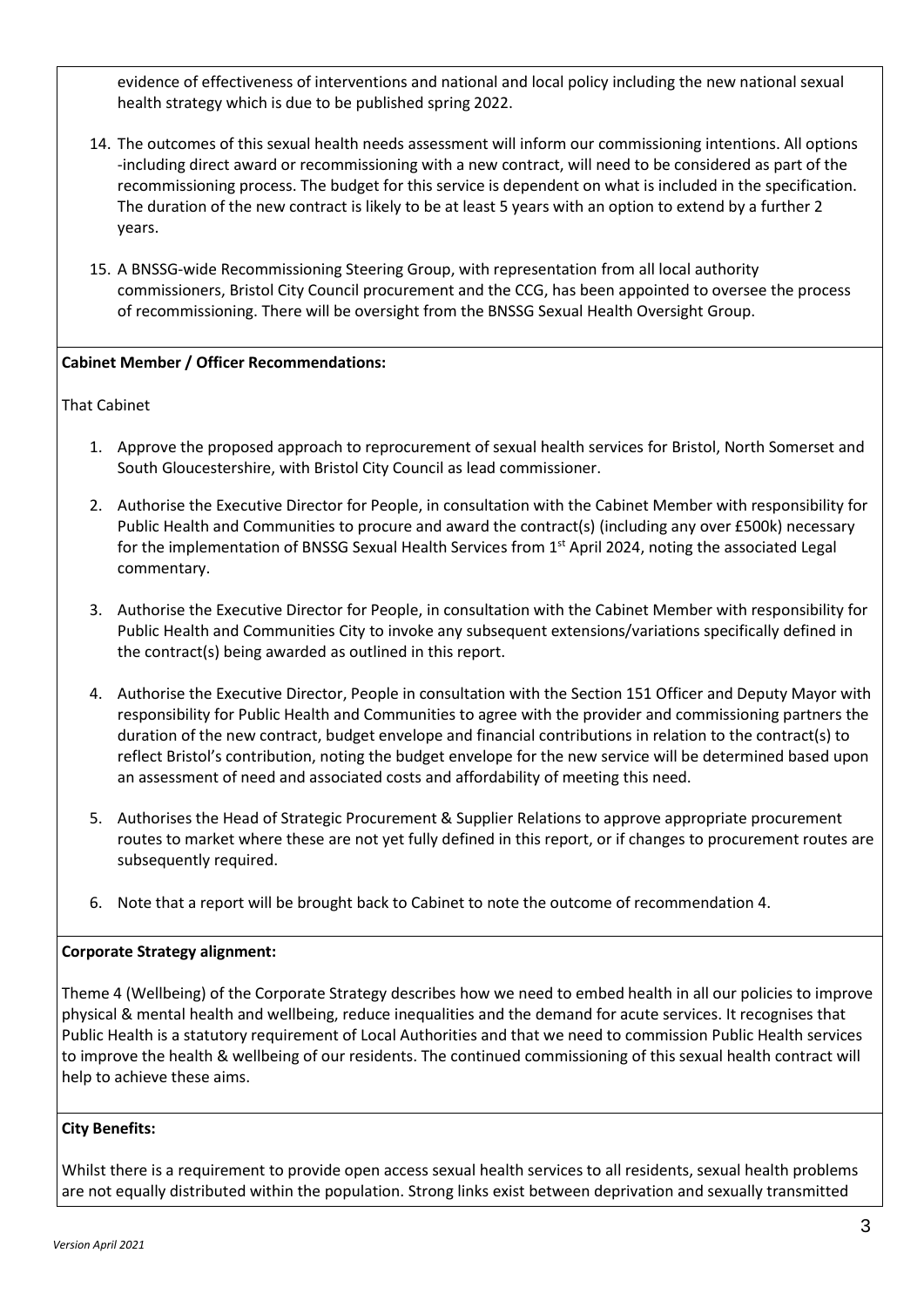infections (STIs), teenage conceptions and abortions, with the highest burden borne by women, men who have sex with men (MSM), teenagers, young adults and black and minority ethnic (BAME) groups. Similarly Human Immunodeficiency Virus (HIV) infection in the UK disproportionately affects MSM and Black Africans. Some groups at higher risk of sexual health problems face stigma and discrimination, which can influence their ability to access services.

The recommissioning of an integrated sexual health service will enable Bristol to bring key partners together to deliver a collaborative approach to tackling these health inequalities and improve health outcomes.

# **Consultation Details:**

Consultations have taken place with partner commissioners within BNSSG who agree in principle that they are equally committed to the joint recommissioning of integrated sexual health services. They have agreed to support this process, with Bristol City Council taking the lead.

## **Background Documents:**

- a. [Commissioning local HIV sexual and reproductive health services -](https://www.gov.uk/guidance/commissioning-regional-and-local-sexual-health-services) GOV.UK (www.gov.uk)
- b. [Commissioning Sexual Health services and interventions \(publishing.service.gov.uk\)](https://assets.publishing.service.gov.uk/government/uploads/system/uploads/attachment_data/file/144184/Sexual_Health_best_practice_guidance_for_local_authorities_with_IRB.pdf)
- c. Making it work revised March 2015.pdf (publishing.service.gov.uk)
- d. [Integration and innovation: working together to improve health and social care for all \(HTML version\)](https://www.gov.uk/government/publications/working-together-to-improve-health-and-social-care-for-all/integration-and-innovation-working-together-to-improve-health-and-social-care-for-all-html-version)  - [GOV.UK \(www.gov.uk\)](https://www.gov.uk/government/publications/working-together-to-improve-health-and-social-care-for-all/integration-and-innovation-working-together-to-improve-health-and-social-care-for-all-html-version)

| <b>Revenue Cost</b>    | The budget<br>envelope for a new<br>service will be<br>determined based<br>upon an assessment<br>of need and<br>associated costs and<br>affordability of<br>meeting this need.<br>21/22 budget for<br>Unity = $£8,375,149$<br>per annum.<br><b>Bristol City Council</b><br>contribution is<br>£3,999,321<br>Plus £350,000 for<br>Bristol primary care<br>services. | <b>Source of Revenue Funding</b>                            | Public Health Grant (Bristol, North Somerset<br>and South Gloucestershire Councils) and<br><b>BNSSG CCG.</b> |  |
|------------------------|--------------------------------------------------------------------------------------------------------------------------------------------------------------------------------------------------------------------------------------------------------------------------------------------------------------------------------------------------------------------|-------------------------------------------------------------|--------------------------------------------------------------------------------------------------------------|--|
| <b>Capital Cost</b>    | £0                                                                                                                                                                                                                                                                                                                                                                 | <b>Source of Capital Funding</b>                            | N/A                                                                                                          |  |
| One off cost $\square$ | Ongoing cost $\boxtimes$                                                                                                                                                                                                                                                                                                                                           | Saving Proposal $\Box$<br>Income generation proposal $\Box$ |                                                                                                              |  |

### **Required information to be completed by Financial/Legal/ICT/ HR partners:**

1. **Finance Advice:** This report seeks approval to reprocure sexual health services for Bristol, North Somerset and South Gloucestershire (BNSSG) commencing 1st April 2024. It requests delegated authority to progress the detail, with providers, commissioning partners including the duration of the new contract, budget envelope and financial contributions in relation to the contract and a report will be brought back to Cabinet on the outcome.